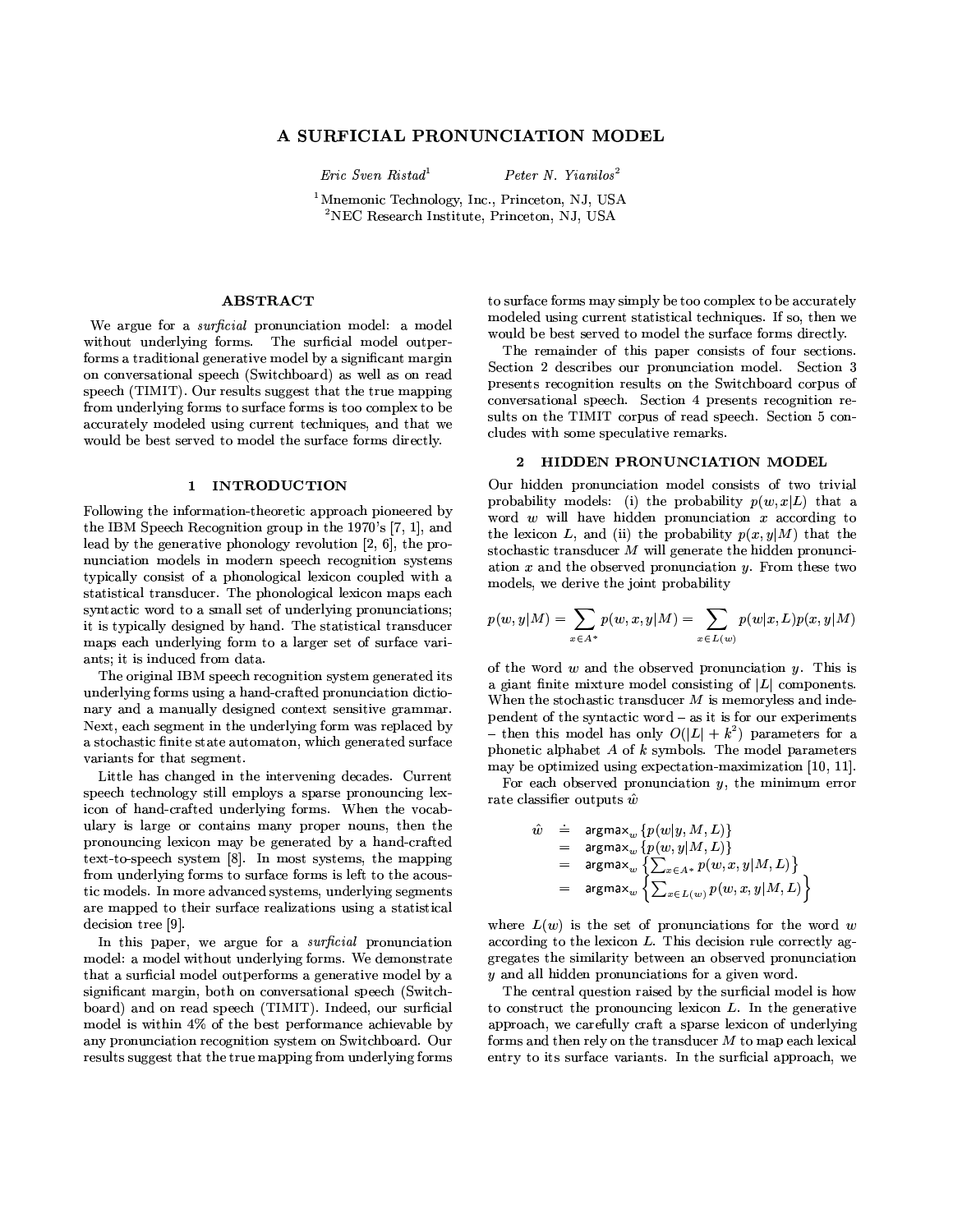crudely construct a rich lexicon of surface forms from the entire training corpus, and rely on the transducer  $M$  to generate subtle variations in the hidden pronunciation. The surficial lexicon contains every observed pronunciation for every word in the training corpus.

It is important to distinguish hidden variables from underlying forms. The generative and surficial approaches both use hidden variables; only the generative approach uses underlying forms. In the generative approach, an underlying form represents the irreducible information content of a given surface form and the transducer encodes the predictable information of a given language's phonology. In the surficial approach, the hidden pronunciation  $x$  is an actual pronunciation (ie., a surface form), and the transducer encodes only the variability across pronunciations. Our use of hidden variables is a modeling technique, employed principally to overcome the weakness of the stochastic transducer.

The surficial approach enjoys a number of advantages in addition to its superior recognition performance. Firstly, the lexicon is constructed without costly human intervention. Indeed, it may be constructed entirely automatically from the aligned output of a speech recognition system. Secondly, the model has very few parameters and is not prone to overfitting. Thirdly, the surficial approach outperforms the generative approach by a significant margin on the most difficult speech corpus (Switchboard). Fourthly, the surficial approach offers the promise of instantaneous learning of new words and new pronunciations in real-time (ie., without batch-optimizing any parameters in the model), because the power of the model comes from the pronunciation lexicon rather than the transducer.

### 3 SWITCHBOARD

We have tested our approach on Switchboard [4]. Over 200,000 words of Switchboard have been manually assigned phonetic transcripts at ICSI [5]. We partitioned the available transcripts 9:1 into 192,879 training samples and 21,431 test samples. We report recognition results for three experiments; see [10, 11] for additional details. In experiment E1, we used the standard Switchboard pronouncing lexicon. In experiment E3, we built a pronunciation lexicon directly from the training corpus. The test corpus contains 512 samples whose truth value does not appear in the E3 lexicon. In experiment E5, we merged the E1 and E3 lexicons in order to obtain a surficial model that includes at least one pronunciation for every word in the test corpus.

The following table presents the essential characteristics of the lexicons used in the three Switchboard experiments.

|    |         | entries | novel | entries |
|----|---------|---------|-------|---------|
|    | entries | /word   | forms | /sample |
| E1 | 70,952  | 1.070   | 2908  | 1.895   |
| E3 | 22.140  | 2.583   | 1773  | 9.434   |
| E5 | 93,092  | 1.404   | 1307  | 11.329  |

The first two fields of the table pertain to the lexicon alone. 'Entries' is the number of entries in the lexicon and 'entries/word' is the mean number of entries per word. The final two fields characterize the relation between the lexicon and the test corpus. 'novel forms' is the number of samples in the test corpus whose phonetic forms do not appear in the lexicon, and 'entries/sample' is the mean number of lexical entries that exactly match the phonetic form of a sample in the test corpus.

The minimum error rate achievable by any decision function on the Switchboard test corpus alone is 7.55%. If the decision function must be consistent across the entire Switchboard corpus, then the minimum error rate achievable on the test corpus is  $8.65\%$ .

Our techniques give a  $18.61\%$  word error rate using the E1 lexicon and a 12.19% word error rate for the E3 lexicon if we drop the 512 out-of-vocabulary samples from the test corpus. If we merge the E1 and E3 lexicons, then the error rate is 12.63% on the full test corpus. Since the minimum error rate is 8.65%, the surficial approach reduces the error rate of the generative approach by a factor of 2.5.

#### 4 TIMIT

We have also tested our approach on TIMIT [3]. We partitioned the TIMIT transcripts into 30,132 training samples and 11,025 test samples according to the TIMIT instructions. Experiment E1 used the standard TIMIT lexicon, while experiment E3 used the training corpus for its lexicon. Due to the small size of the training corpus and the artificial design of the TIMIT protocol, the test corpus contains 2,897 samples (26.38%) whose words do not appear in the training corpus.

The following table presents the essential characteristics of the lexicons used in the three TIMIT experiments.

|    |         | entries | novel | entries |
|----|---------|---------|-------|---------|
|    | entries | /word   | forms | /sample |
| E1 | 6.233   | 1.001   | 8.564 | 0.243   |
| E3 | 11.623  | 2 3 7 6 | 4.312 | 1.309   |
| E5 | 17.856  | 2869    | 3.958 | 1.551   |

The minimum error rate achievable by any decision function on the TIMIT test corpus alone is 4.91%. If the decision function must be consistent across the entire TIMIT corpus, then the minimum error rate achievable on the test corpus is  $5.69\%$ .

Our techniques give a 17.36% word error rate using the E1 lexicon and a 14.19% word error rate for the E3 lexicon if we drop the 2,897 out-of-vocabulary samples from the test corpus. If we merge the E1 and E3 lexicons, then the error rate is 16.68% on the full test corpus. Although the surficial model outperforms the generative model by a significant amount, its advantage is not as great as it is for Switchboard. We believe that this is due to the small size of the TIMIT corpus and the artificial nature of the TIMIT protocol.

#### **CONCLUSION** 5

Given the simplicity of our pronunciation model, and its surprisingly high performance on these difficult tasks, our results argue for the elimination of underlying forms in pronunciation models. The true mapping from underlying forms to surface forms may simply be too complex to be accurately modeled using current techniques. If so, then we would be best served to model the surface forms directly.